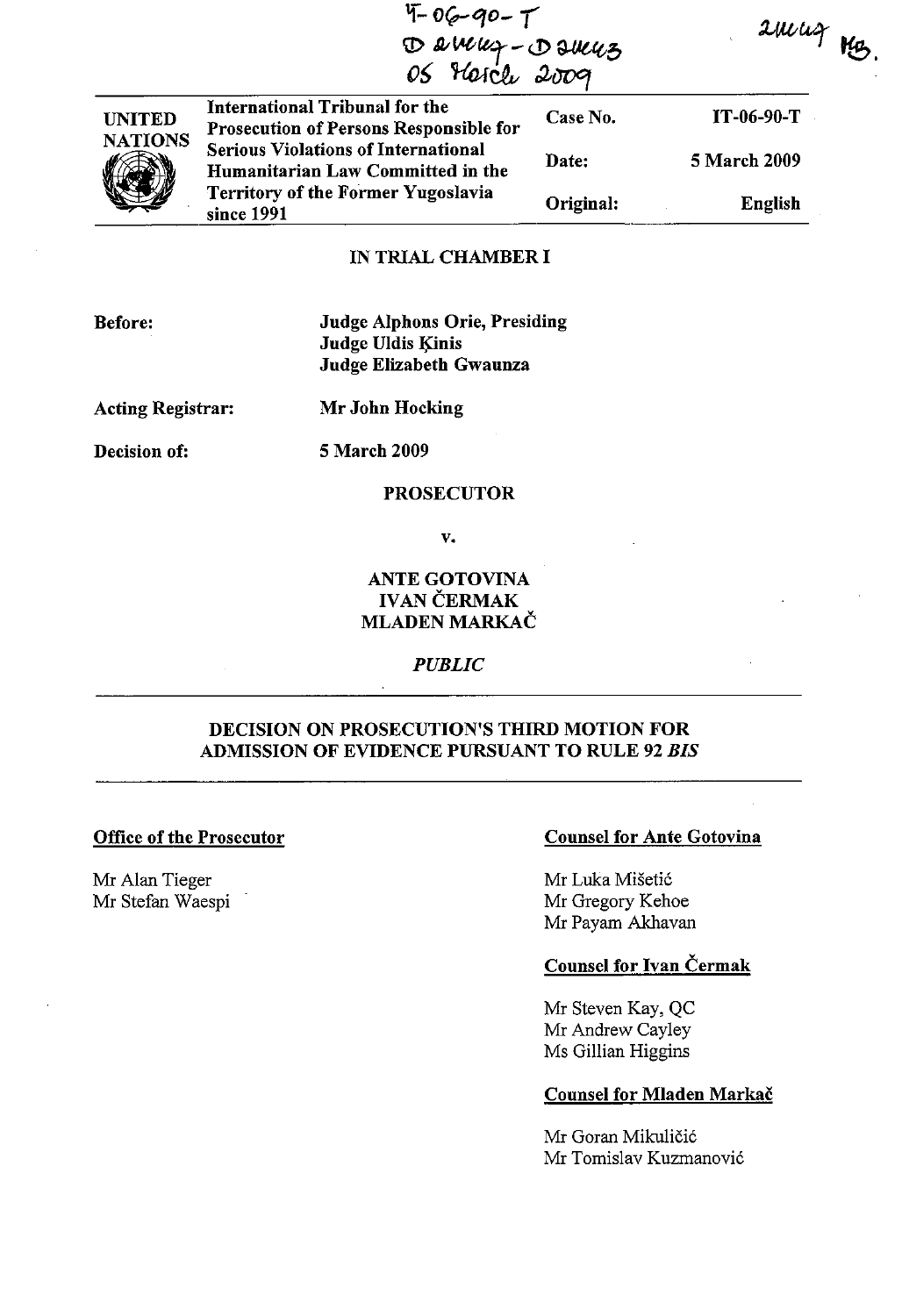# **Procedural history**

I. On 23 January 2009, the Prosecution filed its third motion requesting the admission of written testimony of Witnesses 46 and 67 pursuant to Rule 92 *bis* of the Tribunal's Rules of Procedure and Evidence ("Rules").<sup>1</sup> On 4 and 6 February 2009, the Čermak and Markač Defence responded respectively, not objecting to the Motion.<sup>2</sup> On 6 February 2009, the Gotovina Defence filed a response, not objecting to the admission of Witness 67's statements, but objecting in part to those of Witness  $46<sup>3</sup>$ 

## **Applicable law**

2. Pursuant to Rule 92 *bis* (A) of the Rules, a Chamber may admit, in whole or in part, the evidence of a witness in the form of a written statement in lieu of oral testimony which goes to proof of a matter other than the acts and conduct of the accused as charged in the indictment. Factors in favour of admitting evidence in the form of a written statement are that it is of a cumulative nature and that it concerns the impact of crimes upon victims.<sup>4</sup> One important factor against such admission is that a party can demonstrate that the nature and source of the written statement renders it unreliable.<sup>5</sup> The Chamber has the discretion to require the witness to appear for cross-examination in which case Rule 92 ter of the Rules shall apply.<sup>6</sup>

### **Discussion**

3. The Prosecution submits that there is no disagreement among the parties with regard to the admission into evidence under Rule 92 *bis* of the Rules of Witness 67's statements.<sup>7</sup> It submits that Witness 67's statements provide evidence relevant for Counts 1,4,5,6,7, and specifically information on Scheduled Killing incident no.  $7<sup>8</sup>$  The Prosecution argues that

<sup>&</sup>lt;sup>1</sup> Prosecution's Third Motion for Admission of Evidence Pursuant to Rule 92 *bis*, 23 January 2009 ("Motion"), paras I, II.

 $^2$  Defendant Ivan Čermak's Response to Prosecution's Third Motion for Admission of Evidence Pursuant to Rule *92 his,* 4 February 2009 ("Cermak Response"), para. 2; Defendant Mladen Markac's Response to Prosecution's Third Motion for Admission of Evidence Pursuant to Rule 92 *bis*, 6 February 2009 ("Markač Response"), para. 2.

 $3$  Defendant Ante Gotovina's Response to Prosecution's Third Motion for Admission of Evidence Pursuant to Rule 92 *his,* 6 February 2009 ("Gotovina Response"), paras 2-3.

 $4$  Rule 92 *bis* (A) (i) (a) and (d) of the Rules.

 $<sup>5</sup>$  Rule 92 *bis* (A) (ii) (b) of the Rules.</sup>

<sup>&</sup>lt;sup>6</sup> Rule 92 *his* (C) of the Rules.

<sup>7</sup> Motion, paras 2, 10.

<sup>8</sup> Motion, Appendix C, para. I.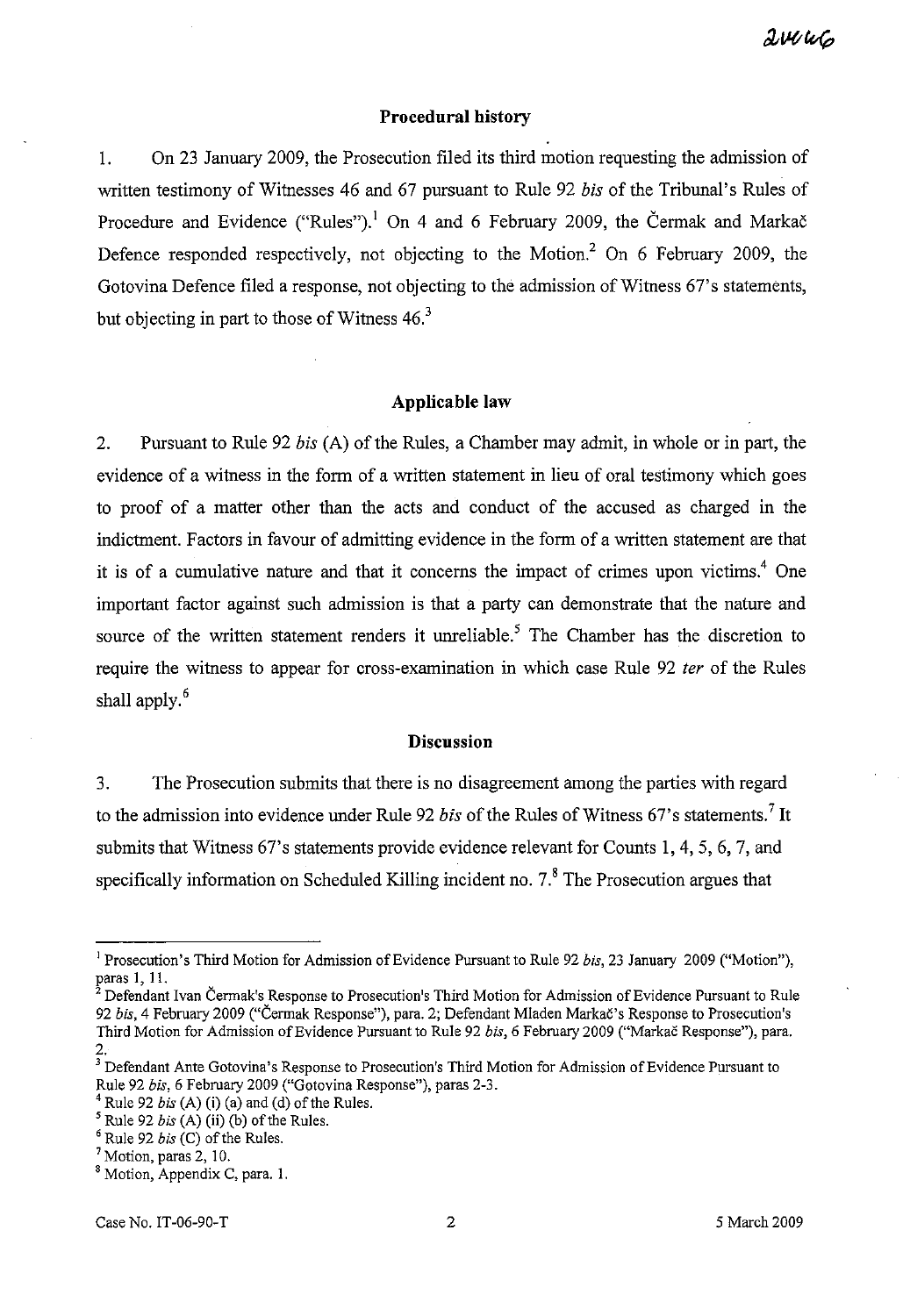Witness 67's testimony is corroborated by *viva voce* and documentary evidence.<sup>9</sup> The Defence confirms that it does not object to admission of Witness 67's statements.<sup>10</sup>

4. The Chamber considers that the evidence provided in the statements of Witness 67 is cumulative to other evidence before the Chamber. The Defence has not argued and the Chamber does not find that the nature and source of the evidence provided by Witness 67 renders it unreliable. The evidence of Witness 67 does not go to the acts and conduct of the accused. Therefore, the Chamber is satisfied that all requirements of Rule 92 *bis* of the Rules are met and finds that Witness 67's statements can be admitted into evidence.

5. In relation to Witness 46, the Prosecution submits that the witness's statements provide evidence relevant for Counts 1, 2, 3, 6, 7, 8, and  $9<sup>11</sup>$  More specifically, the statements provide details on clarification killing no.  $159$ <sup>12</sup> The Prosecution argues that the killing incident is corroborated by forensic documentation already in evidence.<sup>13</sup>

6. The Gotovina Defence only objects to the part of Witness 46's statements that relate to killing incident no.  $159<sup>14</sup>$  It challenges the reliability of the statements, notes that the corroborative evidence cited by the Prosecution is all part of a decision that the Defence has requested the Chamber to reconsider<sup>15</sup>, and also asserts that the failure to add this incident to the Prosecution's original clarification of identity of victims prejudices the Defence.<sup>16</sup>

7. The two latter arguments of the Gotovina Defence have been addressed in the Chamber's Second Decision on Joint Defence Motion to Strike the Prosecution's Further Clarification of Identity of Victims filed 2 March 2009 and the Chamber's Decision on Gotovina's Motion to Reconsider the Trial Chamber's Decision of 25 November 2008 read out on 5 March 2009.

8. The Chamber will therefore proceed to consider the arguments of the Gotovina Defence in relation to the substance of the statements, challenging the reliability of Witness 46's statements. The Gotovina Defence puts forth three main arguments in order to undermine the reliability of Witness 46's statements: (i) The witness's description of her husband's

<sup>&</sup>lt;sup>9</sup> Ibid., para. 3, making reference to the testimony of Witness 3 and Juniga Dragutin, as well as to P2000, D352, P2024,PI534,P1316,P2018,PI528,PI310,P2022,PI532,PI314,P2019,PI529,PI311,P2020,PI530, P1312, P2023, P1533, P1315, P2021, P1531, and P1313.

<sup>&</sup>lt;sup>10</sup> Gotovina Response, para. 2; Čermak Response, para. 2; Markač Response, para. 2.

<sup>&</sup>lt;sup>11</sup> Motion, para. 6.

<sup>12</sup> Ibid., paras 6-7.

<sup>&</sup>lt;sup>13</sup> Ibid., para. 8, making reference to P1999, P2088, P1614, P1416, and D367.

<sup>&</sup>lt;sup>14</sup> Gotovina Response, para. 3.

<sup>&</sup>lt;sup>15</sup> Gotovina's Motion to Reconsider the Trial Chamber's Decision of 25 November 2008, 3 February 2009.

<sup>16</sup> Gotovina Response, paras 8-13.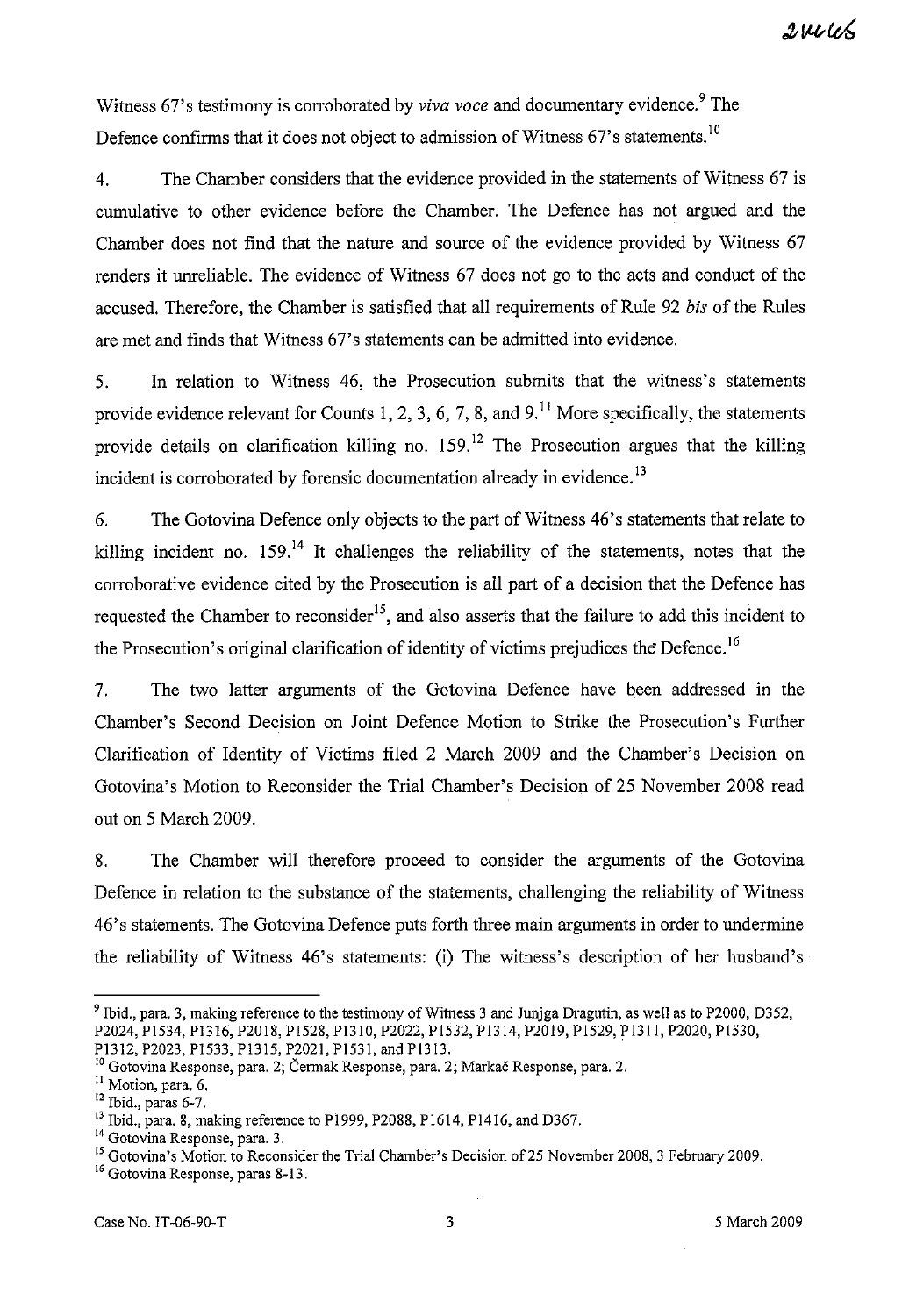clothes is inconsistent with the clothes found on the body of her husband, according to the autopsy report (PI614); (ii) The witness's acknowledgment that her husband was a soldier in the military undermines the unlawfulness of the killing incident; and (iii) The forensic examination of the victim's body suggests that Witness 46's husband may have been killed in combat,<sup>17</sup> while Witness 46 states that the last time she saw him was when he was taken behind a building by soldiers.

9. The Chamber considers that the evidence provided in the statements of Witness 46 is corroborated by other evidence before this Chamber, e.g. P1999, P2088, P1614, P1416, and D367. The inconsistency asserted by the Gotovina Defence between the autopsy report and the witness statements merely concerns the colour of the pants the victim was wearing: the witness speaks of brown trousers, the autopsy report of grey ones. The Chamber finds that the failure to remember the exact colour of pieces of clothing of other persons represents an acceptable lack of circumstantial awareness, and finds that this aspect does not render the statements unreliable.

10. As to the second ground of alleged unreliability, the Gotovina Defence has not pointed to any inconsistencies between Witness 46's statements and other documentation with regard to the death of her husband. The Gotovina Defence merely seems to suggest that simply because the victim may have been a soldier, he could not have been killed unlawfully. The issue of the statements' reliability does therefore not arise.

II. With regard to the third ground of alleged unreliability, the Gotovina Defence infers that the findings of the autopsy report, stating that "the deceased sustained multiple projectile injuries to his head and body, at least three of which were high-velocity gunshots, whilst there were approximately seven additional extensive bodily injuries that could have been due to either direct bullet injuries or extensive bullet shrapnel damage",  $^{18}$  may suggest that he was killed in combat. The Chamber finds that this argument goes to weight of this evidence and will be considered in the totality of all the evidence before it.

12. Therefore, the Chamber finds that the Gotovina Defence has not demonstrated that the evidence provided by Witness 46 is unreliable. The evidence of Witness 46 further does not go to the acts and conduct of the accused. The Chamber is satisfied that all requirements of Rule 92 *bis* of the Rules are met and thus finds that Witness 46's statements can be admitted into evidence.

<sup>17</sup> Ibid., paras 11-13.